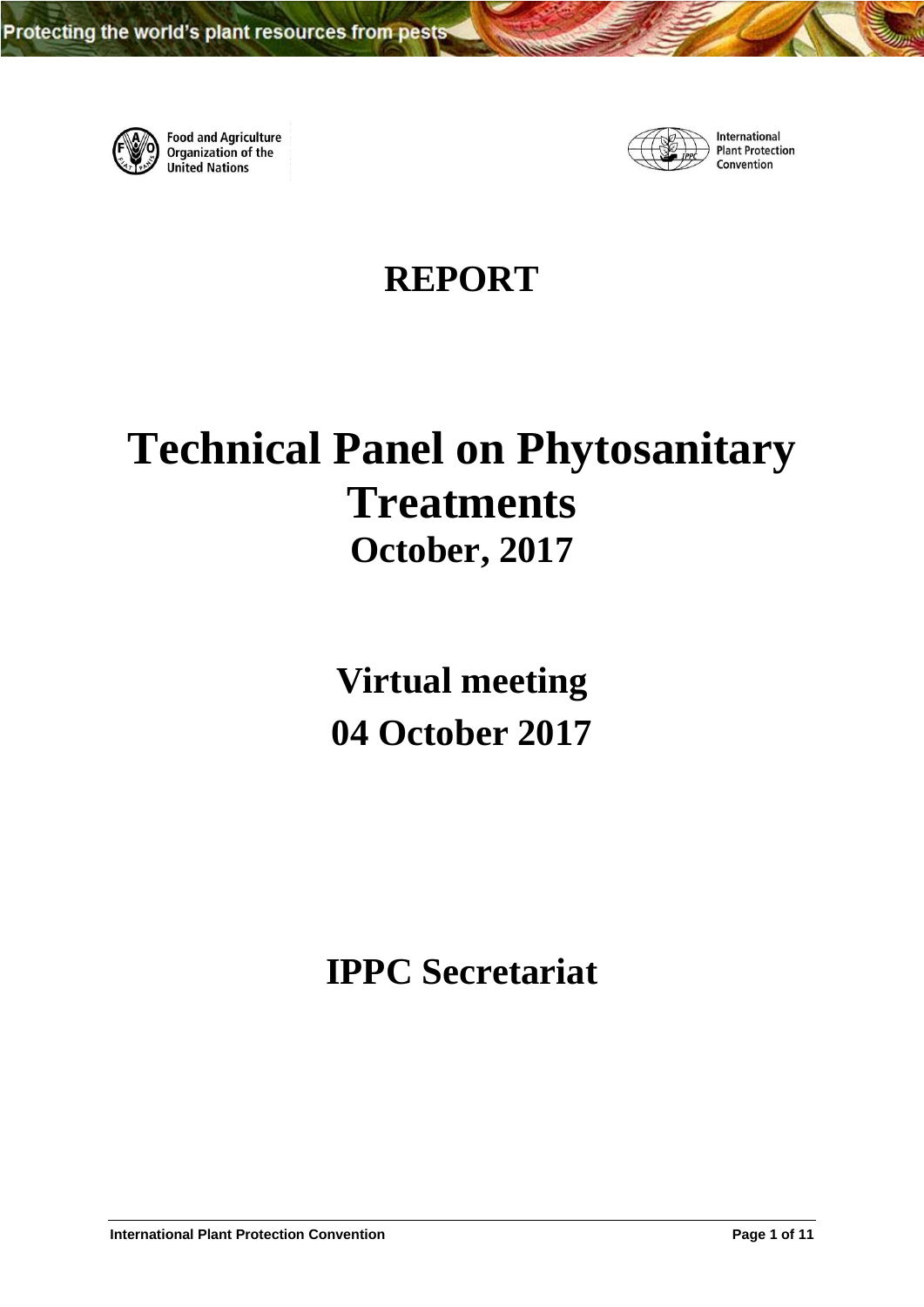The designations employed and the presentation of material in this information product do not imply the expression of any opinion whatsoever on the part of the Food and Agriculture Organization of the United Nations (FAO) concerning the legal or development status of any country, territory, city or area or of its authorities, or concerning the delimitation of its frontiers or boundaries. The mention of specific companies or products of manufacturers, whether or not these have been patented, does not imply that these have been endorsed or recommended by FAO in preference to others of a similar nature that are not mentioned.

The views expressed in this information product are those of the author(s) and do not necessarily reflect the views of FAO.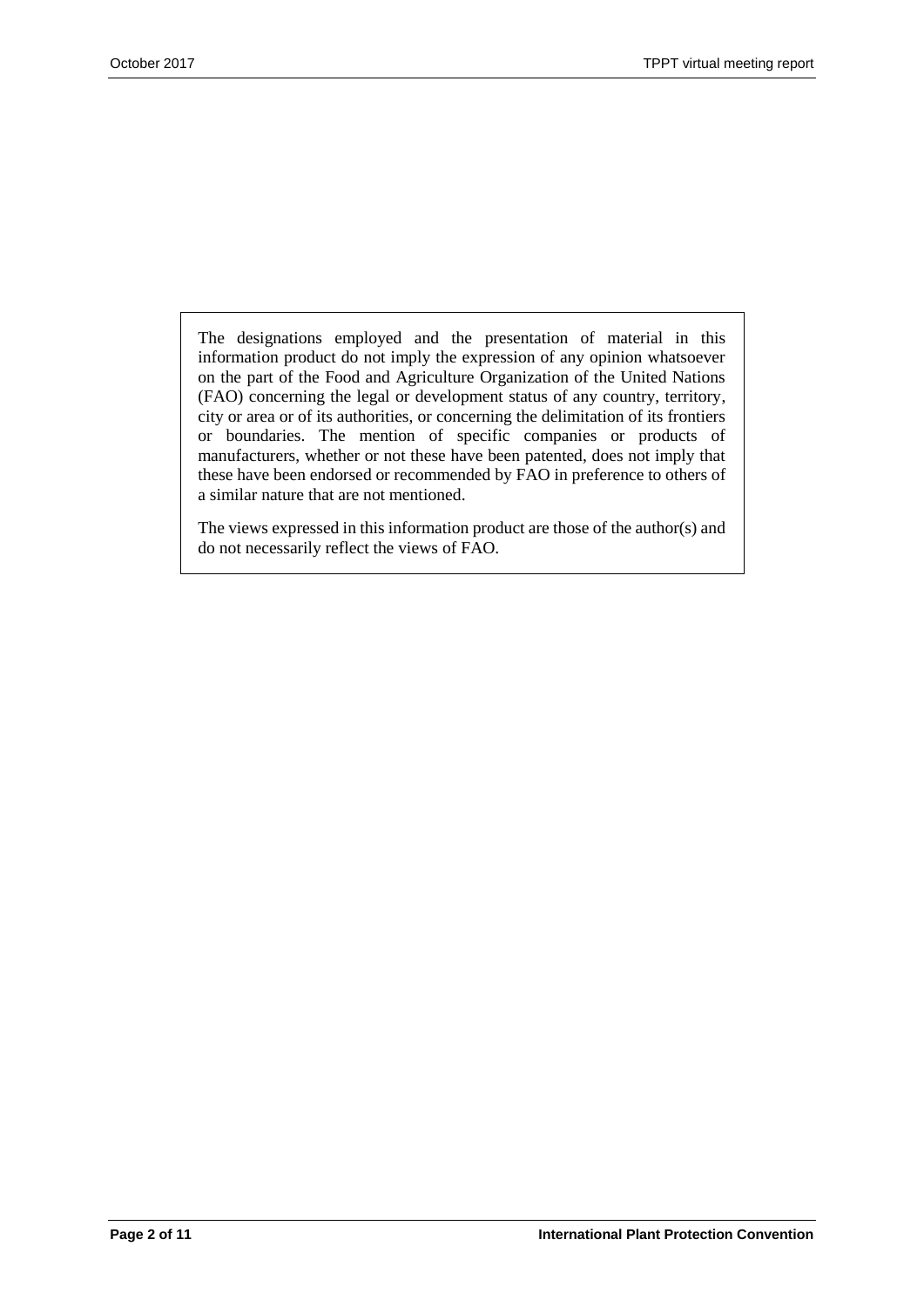#### **CONTENTS**

| 2.1 Generic irradiation treatment against insects, except Lepidoptera larvae and pupae (2017-<br>030)<br>$\overline{4}$ |
|-------------------------------------------------------------------------------------------------------------------------|
|                                                                                                                         |
| 2.3 Cold treatment of Australian Stone fruit against Mediterranean fruit fly and Queensland fruit                       |
| 2.4 Irradiation treatment for light brown apple moth Epiphyas postvittana on all fresh                                  |
| 3.                                                                                                                      |
| 4.                                                                                                                      |
|                                                                                                                         |
|                                                                                                                         |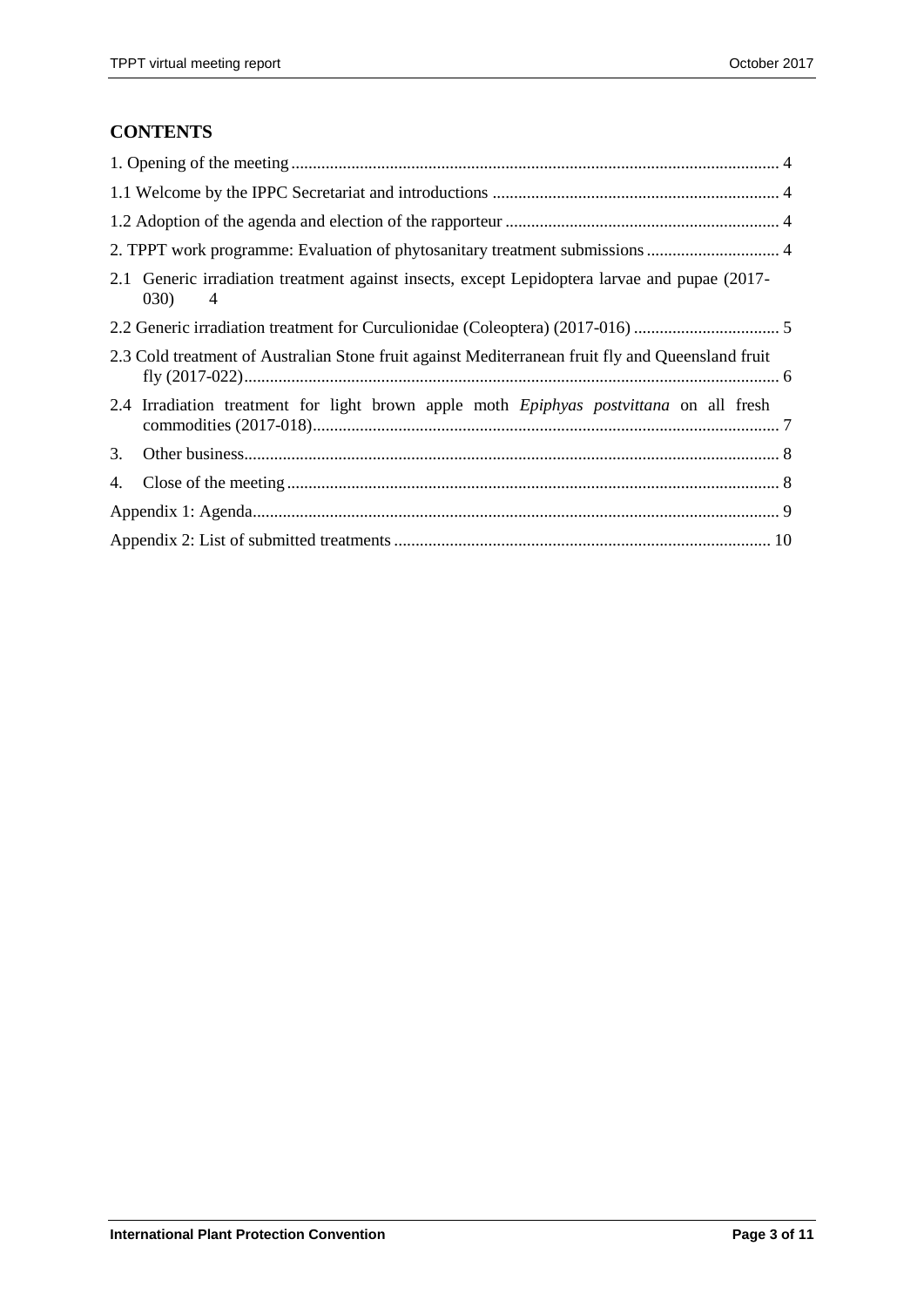#### <span id="page-3-0"></span>**1. Opening of the meeting**

#### <span id="page-3-1"></span>**1.1 Welcome by the IPPC Secretariat and introductions**

- *[1]* The International Plant Protection Convention (IPPC) Secretariat (hereafter referred to "Secretariat") Lead for Technical Panel on Phytosanitary Treatments (TPPT) chaired the meeting and welcomed the following participants:
	- 1. Mr David OPATOWSKI (Steward of the TPPT)
	- 2. Mr Toshiyuki DOHINO (Japan)
	- 3. Mr Scott MYERS (USA)
	- 4. Mr Michael ORMSBY (New Zealand)
	- 5. Mr Andrew PARKER (FAO/IAEA)
	- 6. Mr Matthew SMYTH (Australia)
	- 7. Mr Eduardo WILLINK (Argentina)
	- 8. Ms Adriana G. MOREIRA (IPPC Secretariat, Lead)
	- 9. Ms Janka KISS (IPPC Secretariat, support)
- *[2]* The full list of TPPT members and their contact details can be found on the International Phytosanitary Portal  $(IPP)^1$ .

#### <span id="page-3-2"></span>**1.2 Adoption of the agenda and election of the rapporteur**

- *[3]* The Secretariat introduced the agenda and it was adopted as presented in Appendix 1 to this report.
- *[4]* Mr Scott MYERS was elected as the rapporteur.

#### <span id="page-3-3"></span>**2. TPPT work programme: Evaluation of phytosanitary treatment submissions**

*[5]* The Secretariat informed the TPPT that the phytosanitary treatment (PT) submissions and all available supporting documentation are posted on the TPPT restricted work area<sup>2</sup>. Appendix 2 contains the list of the submissions to date. The first part lists all the submissions that were already evaluated by the TPPT and the priorities that were agreed to from previous meetings. The second part lists the submissions that have not yet been reviewed by the whole panel. The panel was informed that these PTs submissions will be presented to the Standards Committee (SC) for their consideration for inclusion on the List of Topics for IPPC standards and consequently the TPPT work programme.

#### <span id="page-3-4"></span>**2.1 Generic irradiation treatment against insects, except Lepidoptera larvae and pupae (2017-030)**

- *[6]* The Lead for the submission, Mr Guy HALLMAN, was unable to attend, but the TPPT discussed the checklist for evaluating treatment submissions and prioritization score sheet<sup>3</sup> for the "Generic irradiation treatment against insects, except Lepidoptera larvae and pupae (2017-030)".
- *[7]* The submission suggested a dose of 300 gray (Gy) to eliminate all pests from the Insecta class, except Lepidoptera larvae and pupae, based on two references<sup>4,5</sup>.

<sup>1</sup>TPPT membership list: https://www.ippc.int/en/publications/81655/

<sup>2</sup> Submissions for phytosanitary treatments[: https://www.ippc.int/en/work-area-publications/84471/](https://www.ippc.int/en/work-area-publications/84471/) 

<sup>3</sup> 04\_TPPT\_2017\_Oct

<sup>4</sup> **Bakri A, Heather N, Hendrichs J, Ferris I. 2005.** Fifty years of radiation biology in entomology: Lessons learned from IDIDAS. Annals of the Entomological Society of America 98: 1-12.

<sup>5</sup> **Hallman G.J., 2016,** Generic phytosanitary irradiation dose of 300 Gy proposed for the Insecta excluding pupae and adult Lepidoptera, Florida Entomologist Vol. 96, Special Issue 2, ISSN: 1938-5102, and various other references cited within this paper.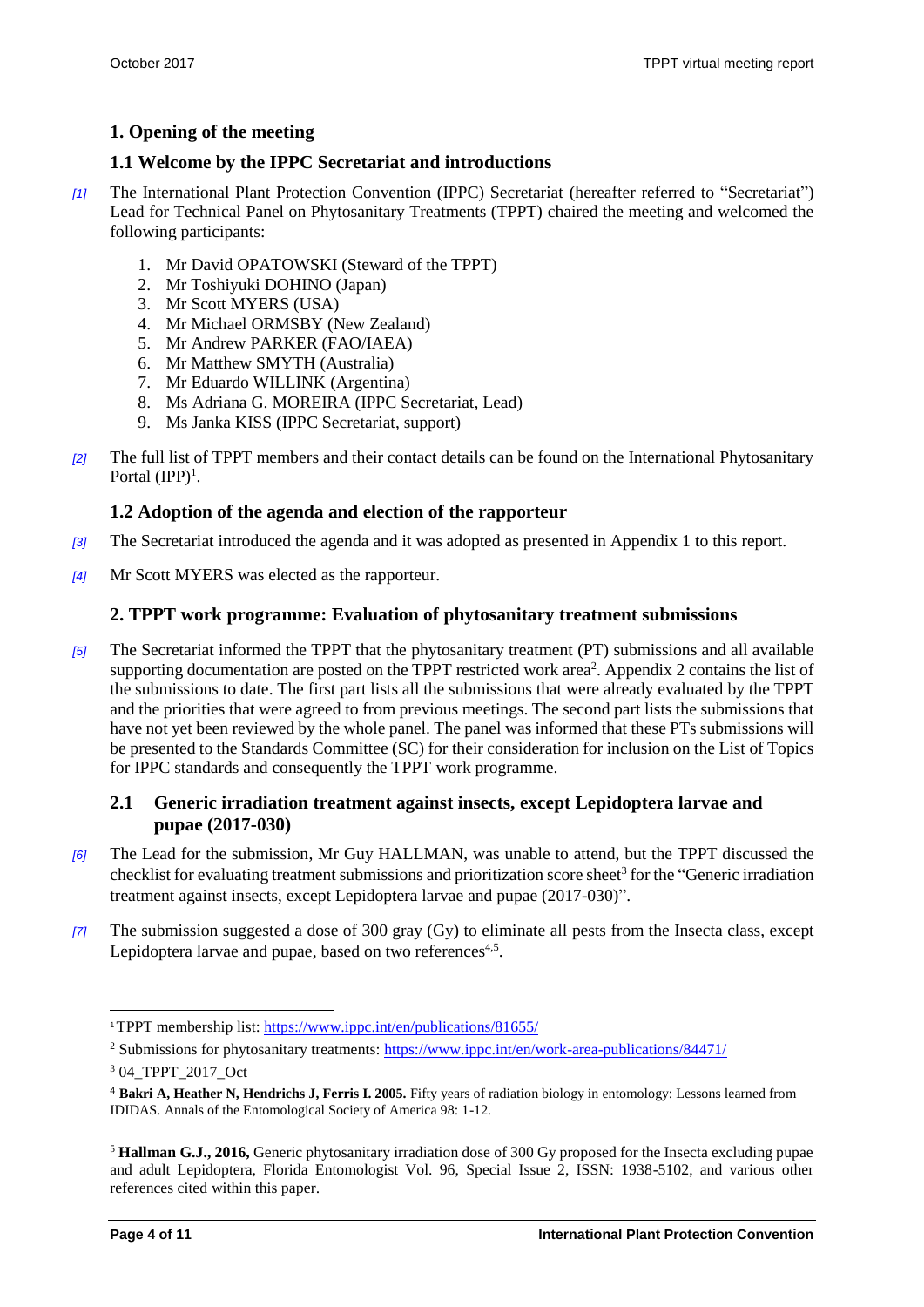- *[8]* The TPPT noted that they already considered a similar treatment at a higher dose (400 Gy) in 2012 and that it had been rejected based on insufficient evidence. However, since then, more studies have accumulated and showed no contradiction with the efficacy of 300 Gy, as indicated in this submission.
- *[9]* In the summary of the evaluation, the lead suggested that there is sufficient information to support the historical evidence. Therefore, it should suffice to warrant its serious and more in depth consideration by the TPPT.
- *[10]* It was mentioned that some years ago, a contracting party approved a dose of 400 Gy for all Insecta, except pupal and adult Lepidoptera, after an earlier proposal with a dose of 300 Gy for all Insecta and phytophagous mites. The proposed 300 Gy dose was raised to 400 Gy based entirely on one study that found that one stored product beetle (not of quarantine significance) might require up to 400 Gy to control, and that might mean that other, untested insects may also require > 300 Gy (but < 400 Gy) to control. Mites were excluded in subsequent discussion because it was concluded that 400 Gy might be insufficient to eradicate mites.
- *[11]* A history of using the 400 Gy dose without incident for ~20 years and the use of 250 Gy for many of the groups of pests in the Insecta in some Pacific countries since 2004, further lend historical evidence to support a dose of 300 Gy against all Insecta except pupal and adult Lepidoptera.
- *[12]* One TPPT member outlined the importance of such a general treatment noting that the science has advanced a lot due to new research findings since the TPPT last considered generic treatments.
- *[13]* Another member highlighted that to apply the same procedure, as agreed earlier in the case of generic treatments (namely to gather the economically important species of the insect group and find the most resistant one), would mean a lot of work, and suggested to consider assigning a lower priority to this treatment, giving appropriate time to the TPPT to gather all the necessary information related to this submission.
- *[14]* The TPPT debated whether to assign priority 2 or 3 to the submission, but after some consideration, the TPPT assigned a priority 3 (subject to the agreement of the treatment lead) as not all countries are using irradiation, and a lot of other useful treatments were submitted and are awaiting review.
- *[15]* The TPPT
	- (1) *recommended* the "Generic irradiation treatment against insects, except Lepidoptera larvae and pupae (2017-030)" to the Standards Committee (SC) for inclusion on the List of Topics for IPPC standards i.e. to for inclusion into the TPPT work programme, and Mr Guy HALLMAN as the Treatment Lead, so the TPPT can assess better the information of the submitter.
	- (2) *asked* the treatment lead to review the priority assigned to this treatment submission to be discussed at next TPPT virtual meeting.
	- (3) *Asked* the submitter to provide a list of major pests of economic importance with information on the treatment end-point, the tested life stage, the effective dose and the source of the information (reference) for each species.

#### <span id="page-4-0"></span>**2.2 Generic irradiation treatment for Curculionidae (Coleoptera) (2017-016)**

*[16]* The Lead for the submission, Mr Daojian YU, was unable to attend the 2017 October virtual meeting, but another TPPT member, Mr Matthew SMYTH, presented the documents in his behalf. The TPPT discussed the checklist for evaluating treatment submissions and prioritization score sheet<sup>6</sup> for the Generic irradiation treatment for Curculionidae (Coleoptera) (2017-016).

<sup>6</sup> 05\_TPPT\_2017\_Oct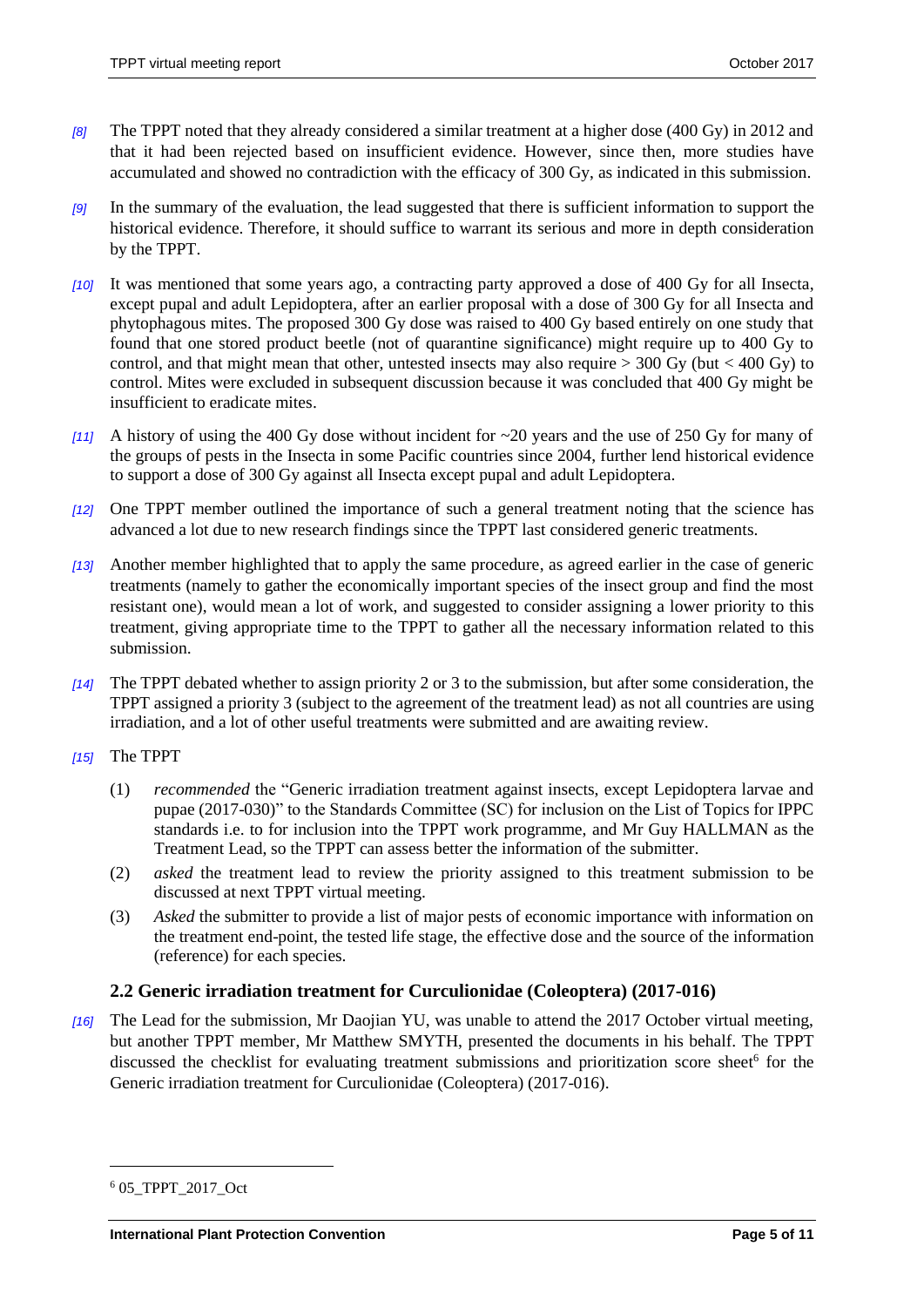- [17] The submission suggested a dose of 150 Gy based on two references<sup>7,8</sup>, and is supported with a list of irradiation doses for 16 Curculionid species and the related references. One member mentioned that a radiation dose of 300 Gy was approved for mango seed weevil (USDA APHIS, 2006), but doses as low as 100 Gy have been shown to sterilize this weevil (Follett, 2002). The closely related mango pulp weevil, *Sternochetus frigidus*, was sterilized in preliminary studies at a radiation dose of 100 Gy (Obra et al., 2013); large-scale confirmatory tests showed complete adult sterility at a target dose of 150 Gy (maximum dose of 165 Gy) were used to gain some market accesses (Obra et al. 2014).
- *[18]* One TPPT member highlighted that a generic treatment for weevils may be complicated by the recent merger of bark beetles, previously a distinct family Scolytidae, as a subfamily Scolytinae within the Curculionidae. The TPPT agreed to request additional information from the submitter, information to explain if the subfamily was considered or not when recommending the irradiation dose, so the TPPT can further and better assess this treatment. However the TPPT agreed that this treatment may be a very useful for IPPC contracting parties, therefore agreed to recommend this treatment to be included on the List of Topics for IPPC standards (i.e. to be included in the TPPT work programme).
- *[19]* The TPPT noted that irradiation treatments are currently somewhat more expensive than alternatives and that there are other irradiation treatments submissions with more solid data, thus the TPPT agreed to modify the priority 1 to priority 2.
- *[20]* The TPPT
	- (4) *recommended* the "Generic irradiation treatment for Curculionidae (Coleoptera) (2017-016)" to the Standards Committee (SC) for inclusion on the List of Topics for IPPC standards i.e. to be included in the TPPT work programme with priority 2, and Mr Daojian YU as the Treatment Lead, so the TPPT can assess better the information of the submitter.

#### <span id="page-5-0"></span>**2.3 Cold treatment of Australian Stone fruit against Mediterranean fruit fly and Queensland fruit fly (2017-022)**

- *[21]* The Lead for the submission, Mr Toshiyuki DOHINO, introduced the checklist for evaluating treatment submissions and prioritization score sheet<sup>9</sup> for the "Cold treatment of Australian Stone fruit against Mediterranean fruit fly and Queensland fruit fly (2017-022)".
- *[22]* He explained that there were extensive research done on two fruit flies species: *Ceratitis capitata* and *Bactrocera tryoni* using laboratory colonies and natural infestation methods. The experiments were done on several stone fruits (nectarine, plum, peach, and nectarine). He noted that the documentation that was submitted to support the submission was confidential.
- *[23]* The Lead outlined that the recommended schedules for *Ceratitis capitata* are 1°C or below for 16 days or 3°C or below for 20 days, tested on cherry, nectarine, plum and peach.
- *[24]* The recommended schedules for *Bactrocera tryoni* are 1°C or below for 14 days or 3°C or below for 14 days, tested on cherry, nectarine and plum.
- *[25]* The most resistant life stage was determined in each tested fruit species and it differs sometimes between fruit species.
- *[26]* The TPPT agreed to evaluate the data separately for the two fruit fly species, and to remove the "Australian" from the title.

l

<sup>7</sup> **Barkai-Golan, R. and P. A Follett. 2017.** *Irradiation for Quality Improvement, Microbial Safety and Phytosanitation of Fresh Produce*. Academic Press, Elsevier: Amsterdam.

<sup>&</sup>lt;sup>8</sup> Hallman, G. J. 2016. Generic Phytosanitary irradiation treatment for "true weevils" (Coleoptera: Curculionidae) infesting fresh commodities. Fla. Entomol. 99 (2): 197-201.

<sup>9</sup> 06\_TPPT\_2017\_Oct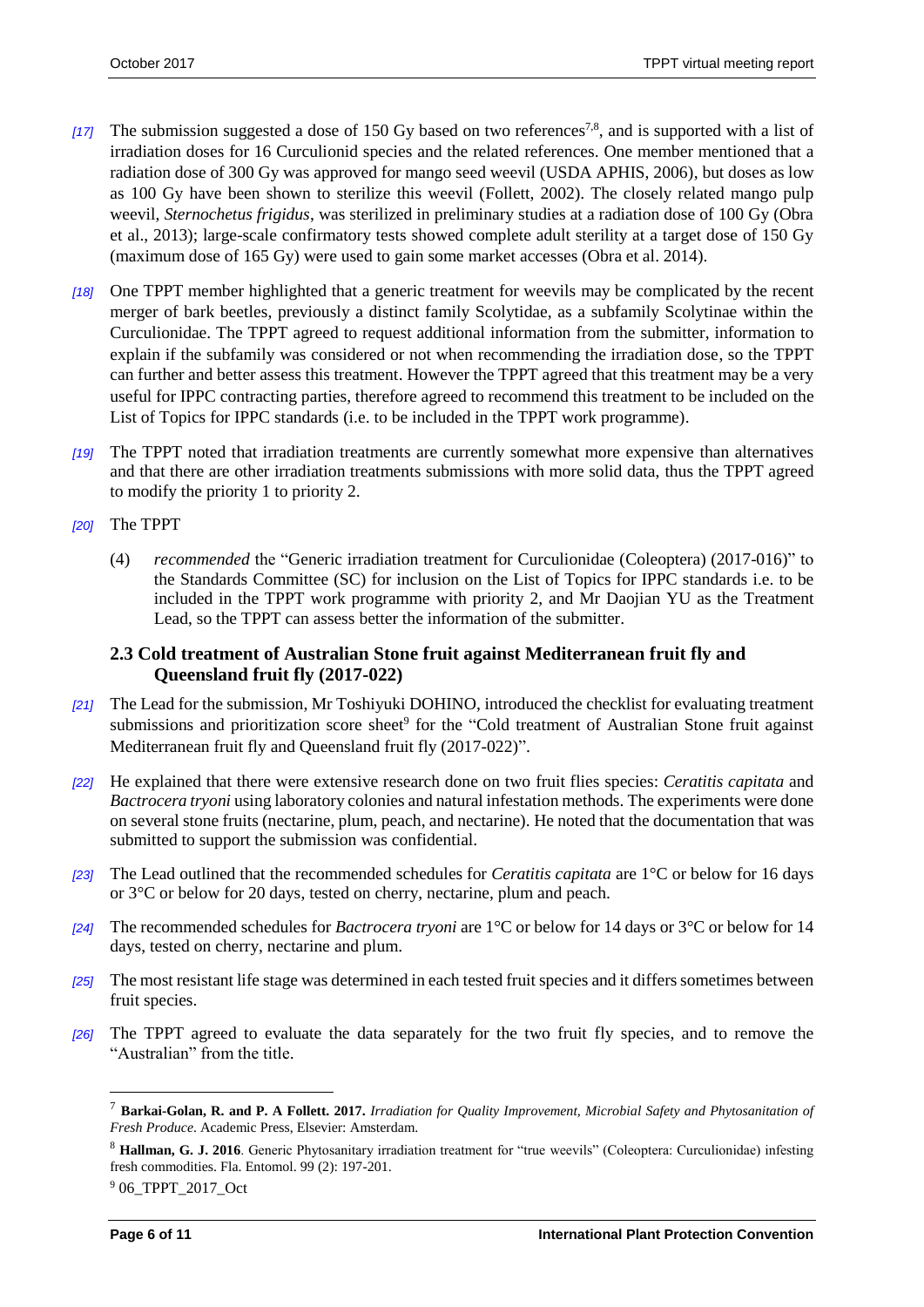- *[27]* The Lead queried whether to divide the treatment schedule not only into different fruit fly species but further separate it for each fruit species. Nevertheless, the TPPT agreed to recommend the treatment for inclusion on the List of Topics for IPPC standards (i.e. TPPT work programme) for now and postponed the decision whether to divide it further for later, once the treatment is thoroughly evaluated.
- *[28]* The TPPT Steward queried the reason in having two different schedules for *Bactrocera tryoni* temperatures, both for 14 days. One TPPT member clarified that there might be a difference in the efficacy, although it is not yet calculated.
- *[29]* The TPPT noted that the supporting documentation is not publically available and strongly encouraged the submitter to make this information available before the first consultation starts, referring to ISPM 28 (*Phytosanitary treatments for regulated pests*) that states: if essential information is not available, it might affect the adoption of a particular treatment.
- *[30]* The TPPT decided to modify the priority of the treatment to priority 1 based on the criteria as it showed a high feasibility of implementation at global levels as these are pests of major concern and also because it is a cold treatment, which may help countries to open markets.
- *[31]* The TPPT
	- (5) *recommended* the "Cold treatment of stone fruit against *Ceratitis capitata* (2017-022A)" and the "Cold treatment of stone fruit against *Bactrocera tryoni* (2017-022B)" to the Standards Committee (SC) for inclusion on the List of Topics for IPPC standards (i.e. to be included in the TPPT work programme) with priority 1, and Mr Toshiyuki DOHINO as the Treatment Lead, so the TPPT can assess better the information of the submitter.
	- (6) *encouraged* the submitter to make this information available before the first consultation starts referring to ISPM 28 (*Phytosanitary treatments for regulated pests*) that suggests if essential information is not available, it might affect the adoption of a particular treatment

#### <span id="page-6-0"></span>**2.4 Irradiation treatment for light brown apple moth** *Epiphyas postvittana* **on all fresh commodities (2017-018)**

- *[32]* The Lead for the submission, Mr Daojian YU, was unable to attend the 2017 October TPPT virtual meeting, thus Mr Matthew SMYTH introduced the checklist for evaluating treatment submissions and prioritization score sheet<sup>10</sup> for the Irradiation treatment for light brown apple moth *Epiphyas postvittana* on all fresh commodities (2017-018).
- *[33]* The submission suggested a dose of 200 gray to eliminate the pest. The confirmatory trials were conducted on insects raised on artificial diet but the research also used apples and peppers, to demonstrate the equivalence of natural and artificial diets.
- *[34]* Linear regression was used to estimate the efficacy, and the TPPT decided to request the submitter to explain why this method was used over more standard non-linear regression models (e.g. probit and logit) to estimate dose efficacy, as the effect on sterility might increase in a nonlinear fashion. The TPPT decided to request clarification on this from the submitter.
- *[35]* The TPPT highlighted, that pupae are more radio tolerant than the life stages tested and are usually not present, but may be associated with certain commodities (e.g. grapes). So, the most tolerant life stage may require further considerations by the TPPT.
- *[36]* The submission suggested that the treatment is applicable to all fresh commodities and this might have to be considered later. This issue will be evaluated later in the more detailed assessment. Thus, the TPPT agreed to recommend this treatment to be included on the List of Topics for IPPC standards (i.e. TPPT work programme).

<sup>10</sup> 07\_TPPT\_2017\_Oct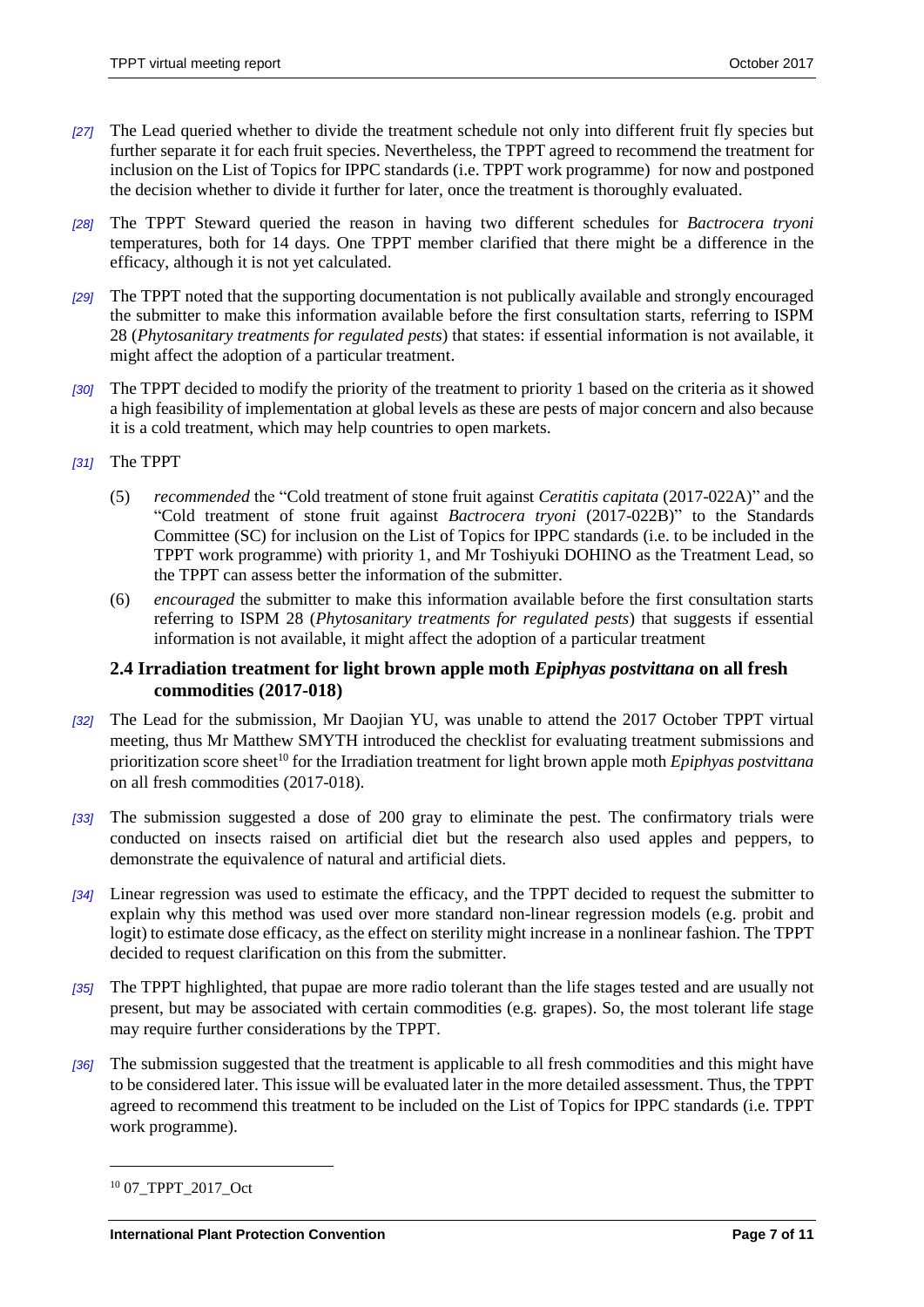#### *[37]* The TPPT

- (7) *recommended* the "Irradiation treatment for *Epiphyas postvittana* on all fresh commodities (2017- 018)" to the Standards Committee (SC) for inclusion on the List of Topics for IPPC standards (i.e. TPPT work programme) with priority 2, and Mr Daojian YU as the Treatment Lead, so the TPPT can assess better the information of the submitter.
- (8) *request* that the submitter provide further clarification on the linear regression that was used to estimate the efficacy.

#### <span id="page-7-0"></span>**3. Other business**

*[38]* The TPPT agreed to modify the next virtual meeting date to 02 November 2017.

#### <span id="page-7-1"></span>**4. Close of the meeting**

*[39]* The Secretariat thanked the TPPT members and the TPPT Steward for their participation and closed the meeting.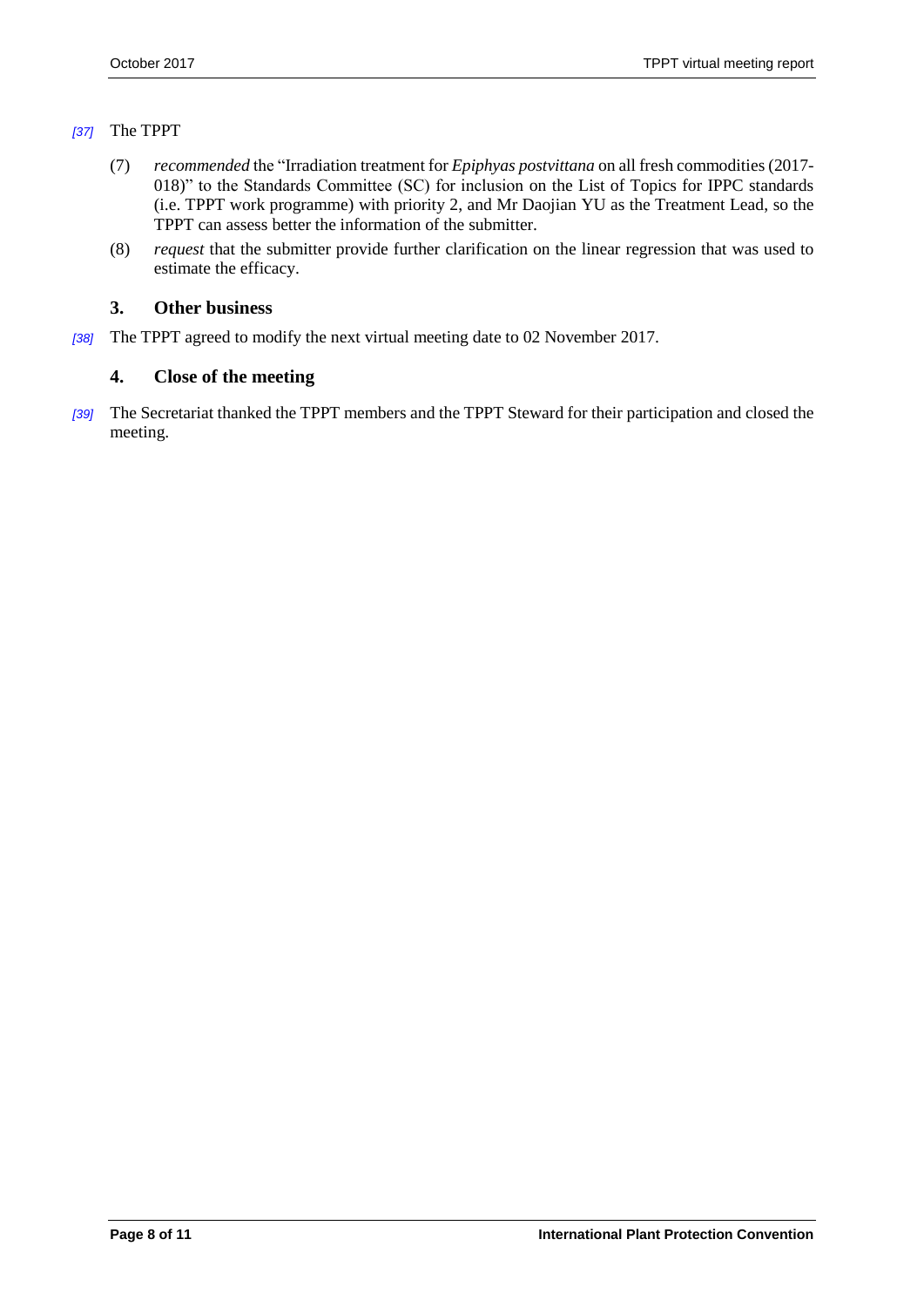## <span id="page-8-0"></span>**Appendix 1: Agenda**

### **2017 OCTOBER VIRTUAL MEETING OF THE TECHNICAL PANEL ON PHYTOSANITARY TREATMENTS (TPPT)**

#### **AGENDA**

| <b>AGENDA ITEM</b> |                                                                                                                                                                                                                | <b>DOCUMENT NO.</b>                                                      | <b>PRESENTER</b>     |  |  |
|--------------------|----------------------------------------------------------------------------------------------------------------------------------------------------------------------------------------------------------------|--------------------------------------------------------------------------|----------------------|--|--|
| 1.                 | <b>Opening of the meeting</b>                                                                                                                                                                                  |                                                                          |                      |  |  |
| 1.1                | Welcome by the IPPC Secretariat and<br>introductions                                                                                                                                                           | 02_TPPT_2017_Oct                                                         | <b>MOREIRA / ALL</b> |  |  |
| 1.2                | Adoption of the agenda and election of<br>the rapporteur                                                                                                                                                       | 01_TPPT_2017_Oct                                                         | MOREIRA / ALL        |  |  |
| 2.                 | <b>TPPT work programme: Evaluation</b><br>of treatment submissions                                                                                                                                             |                                                                          |                      |  |  |
|                    | List of submitted treatments<br>❖                                                                                                                                                                              | 03_TPPT_2017_Oct                                                         |                      |  |  |
|                    | Submissions and<br>❖<br>supporting documents                                                                                                                                                                   | <b>Link to the treatments</b><br>submission forms and<br>supporting data |                      |  |  |
| 2.1                | Generic irradiation treatment against<br>insects, except Lepidoptera larvae and<br>pupae. (2017-030)<br>Checklist for evaluating<br>❖<br>treatment submissions and<br>Prioritization score sheet               | 04_TPPT_2017_Oct                                                         |                      |  |  |
| 2.2                | Generic irradiation treatment for<br>Curculionidae (Coleoptera) (2017-016)<br>❖ Checklist for evaluating<br>treatment submissions and<br>Prioritization score sheet                                            | 05_TPPT_2017_Oct                                                         | <b>SMYTH</b>         |  |  |
| 2.3                | Cold treatment of Australian Stone fruit<br>against Mediterranean fruit fly and<br>Queensland fruit fly (2017-022)<br>Checklist for evaluating<br>※<br>treatment submissions and<br>Prioritization score sheet | 06_TPPT_2017_Oct                                                         | <b>DOHINO</b>        |  |  |
| 2.4                | Irradiation treatment for light brown<br>apple moth Epiphyas postvittana on all<br>fresh commodities (2017-018)<br>❖ Checklist for evaluating<br>treatment submissions and<br>Prioritization score sheet       | 07_TPPT_2017_Oct                                                         | <b>SMYTH</b>         |  |  |
| 3.                 | <b>Other business</b>                                                                                                                                                                                          |                                                                          | <b>MOREIRA</b>       |  |  |
| 4.                 | <b>Close of the meeting</b>                                                                                                                                                                                    |                                                                          | <b>MOREIRA</b>       |  |  |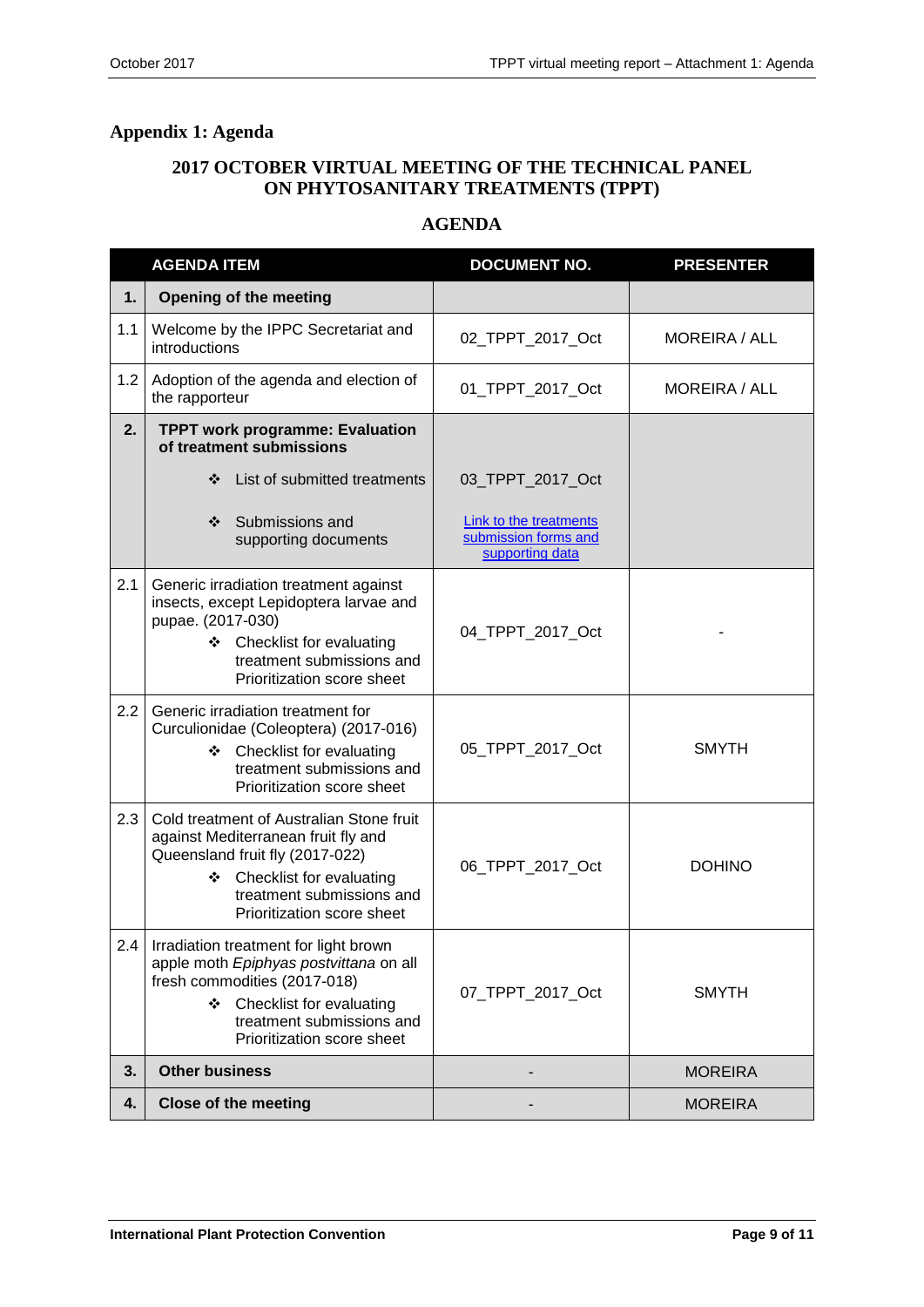#### <span id="page-9-0"></span>**Appendix 2: List of submitted treatments**

# **LIST OF SUBMITTED TREATMENTS IN RESPONSE TO THE CALL FOR PHYTOSNITARY TREATMENTS BEFORE THE 5 JUNE**

*(Last updated 2017-10-04)*

| No.              | <b>Topic</b><br>No. | Title (coloured according to the type of<br>treatment)                                           | <b>Submitted</b><br>by | <b>TPPT</b><br><b>Lead</b> | <b>The</b><br>supporti<br>ng<br>documen<br>ts are<br>publicly<br>available | <b>Recomm</b><br>ended<br>priority<br>for the<br>LoT* |
|------------------|---------------------|--------------------------------------------------------------------------------------------------|------------------------|----------------------------|----------------------------------------------------------------------------|-------------------------------------------------------|
| 1                | $2017 -$<br>017     | Irradiation treatment for spotted wing drosophila<br>Drosophila suzukii on all fresh commodities | <b>USA</b>             | Smyth                      | <b>Yes</b>                                                                 | $\mathbf{1}$                                          |
| $\boldsymbol{2}$ | $2017 -$<br>028     | Sulfuryl fluoride fumigation treatment<br>for Chlorophorus annularis on bamboo articles          | China                  | Willink                    | Yes                                                                        | 2                                                     |
| 3                | $2017 -$<br>011     | Irradiation treatment for eggs and larvae of the<br>family Tortricidae (generic)                 | <b>USA</b>             | <b>Bowman</b>              | <b>Yes</b>                                                                 | 1                                                     |
| 4                | $2017 -$<br>012     | Irradiation treatment for all stages of the family<br>Pseudococcidae (generic)                   | <b>USA</b>             | Yu                         | Yes                                                                        | 1                                                     |
| 5a               | $2017 -$<br>023A    | Cold treatment of Ceratitis capitata on table<br>grapes                                          | Australia              | Dohino                     | No                                                                         | 1                                                     |
| 5 <sub>b</sub>   | $2017 -$<br>023B    | Cold treatment of Bactrocera tryoni on table<br>grapes                                           | Australia              | Dohino                     | <b>No</b>                                                                  | 1                                                     |
| $6\phantom{1}6$  | $2017 -$<br>024     | Heat treatment of wood chips                                                                     | <b>Belgium</b>         | Ormsby                     | Yes                                                                        | 3                                                     |
| 7                | $2017 -$<br>029     | Cold treatment for Thaumatotibia leucotreta on<br>Citrus spp.                                    | South Africa           | Wang                       | No                                                                         | 2                                                     |
| $\boldsymbol{8}$ | $2017 -$<br>030     | Generic irradiation treatment against insects,<br>except Lepidoptera larvae and pupae.           | <b>Mexico</b>          | <b>Hallman</b>             | <b>Yes</b>                                                                 | 3(?)                                                  |
| $\boldsymbol{9}$ | $2017 -$<br>016     | Generic irradiation treatment for Curculionidae<br>(Coleoptera)                                  | <b>USA</b>             | Yu                         | Yes                                                                        | 2                                                     |
| 10a              | $2017 -$<br>022A    | Cold treatment of Ceratitis capitata on stone<br>fruit                                           | Australia              | Dohino                     | <b>No</b>                                                                  | 1                                                     |
| 10 <sub>b</sub>  | 2017-<br>022B       | Cold treatment of Bactrocera tryoni on stone<br>fruit                                            | Australia              | Dohino                     | <b>No</b>                                                                  | 1                                                     |
| 11               | $2017 -$<br>018     | Irradiation treatment for Epiphyas postvittana<br>on all fresh commodities                       | <b>USA</b>             | Yu                         | Yes                                                                        | $\overline{2}$                                        |
| 12               | 2017-<br>013        | Cold treatment for the peach fruit fly,<br>Bactrocera zonata on oranges Citrus x sinensis        | <b>USA</b>             | Dohino                     | Yes                                                                        | 2                                                     |
| 13               | $2017 -$<br>031     | Irradiation Treatment against fruit flies of the<br>family Anastrepha spp. (Dose Modification)   | <b>Mexico</b>          | <b>Hallman</b>             | <b>No</b>                                                                  | $\overline{c}$                                        |